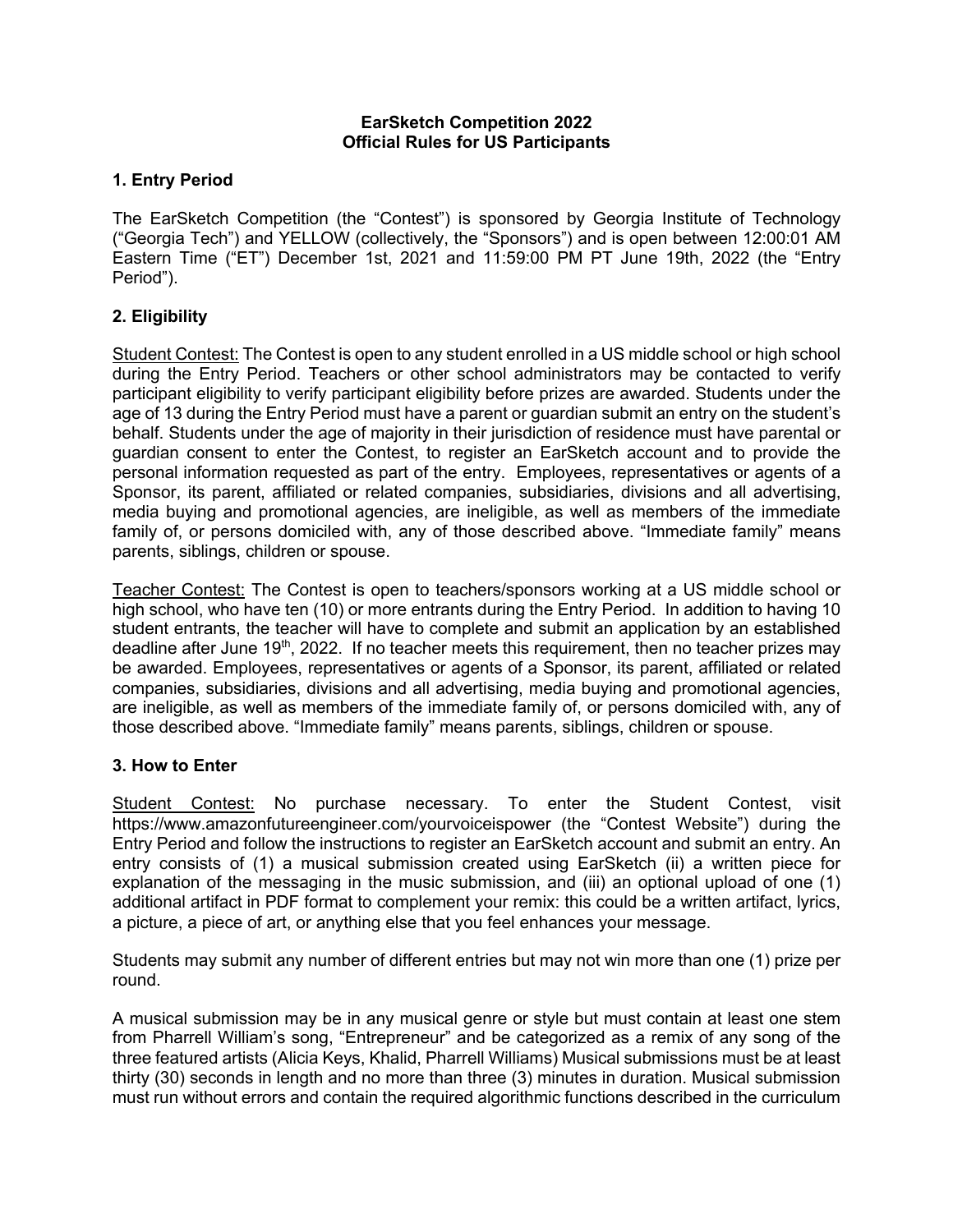and rubrics, which are linked from the main competition web site and at teachers.earsketch.org/compete. Sounds used that are not included in the EarSketch database (e.g., freesound.org) must not be copyrighted. Musical submissions containing copyrighted sounds will render the entry void.

The entrants are the individuals whose names appears on the entry. A maximum of two entrants' name may appear on an entry. Subject to the use of sounds available in the EarSketch, each entry must be entrant's original creation, executed solely by the entrant. Entries may not have been published previously and may not have won any other award. Modifying, enhancing or altering a third party's pre-existing work does not qualify as entrant's original creation. Entry must be in keeping with Sponsors' image and may not be offensive, as determined by the contest judges in their sole discretion, nor can it defame or invade publicity rights or privacy of any person, living or deceased, or otherwise infringe upon any person's personal or proprietary rights, including but not limited to intellectual property rights, and the right to submit or use it shall not be restricted. By submitting an entry, the entrant grants to the Sponsors an irrevocable, nonexclusive, paid-up, worldwide license to use, reproduce, translate, communicate, distribute, publish, sell, edit, adapt, license, copy and otherwise use all or any part of the entry however it sees fit, including for any purpose relating to the Contest or any other advertising or promotion of the Sponsors, without further approval of or compensation to the entrant. Entrants further waive all their moral rights, if any, in and to their entry in favor of the Sponsors. Entrants eligible to win prizes may be required to sign a document confirming the above before being confirmed a winner of any prize.

Teacher Contest: No purchase necessary. To qualify for the Teacher Contest, 10 unique student participants must submit entries to the Student Contest. Teachers meeting the qualification will be contacted with a separate application to describe their implementation of the Your Voice is Power curriculum and how they went above and beyond in their instruction.

## **4. Winner Selection**

Student Contest: The entries will be judged by employees of the Sponsors based on the following criteria: Musical quality, algorithmic thinking and code, and messaging in the music.The winners will be determined on or about **July 30th, 2022.** For additional explanations of each criteria, you can review the rubrics and student examples in the materials available on the web site.

#### Teacher Contest:

The Teacher Contest winner will be selected by Sponsors based on the responses provided in the Teacher Contest application, including the uniqueness of implementation, reflections on lessons learned, and curricular supports.

For all Prizes, the selected entrants will be contacted by phone or email at the Sponsors' sole discretion. Only the selected entrants will be notified. Reasonable attempts will be made by the Sponsors to contact the potential winners by phone or email within fourteen (14) days following the completion of judging. If any of the potential winners cannot be reached within this time period, fails to submit any required information or does not otherwise meet the requirements set out in these Official Rules, the Sponsors shall have the right to disqualify that entrant and may select an alternate winner on the basis of the criteria described above. Award of prizes will be coordinated directly with winners. Any further costs and expenses not specifically described as included in the Prize (including, but not limited to claiming and using the prize) are the responsibility of the winner.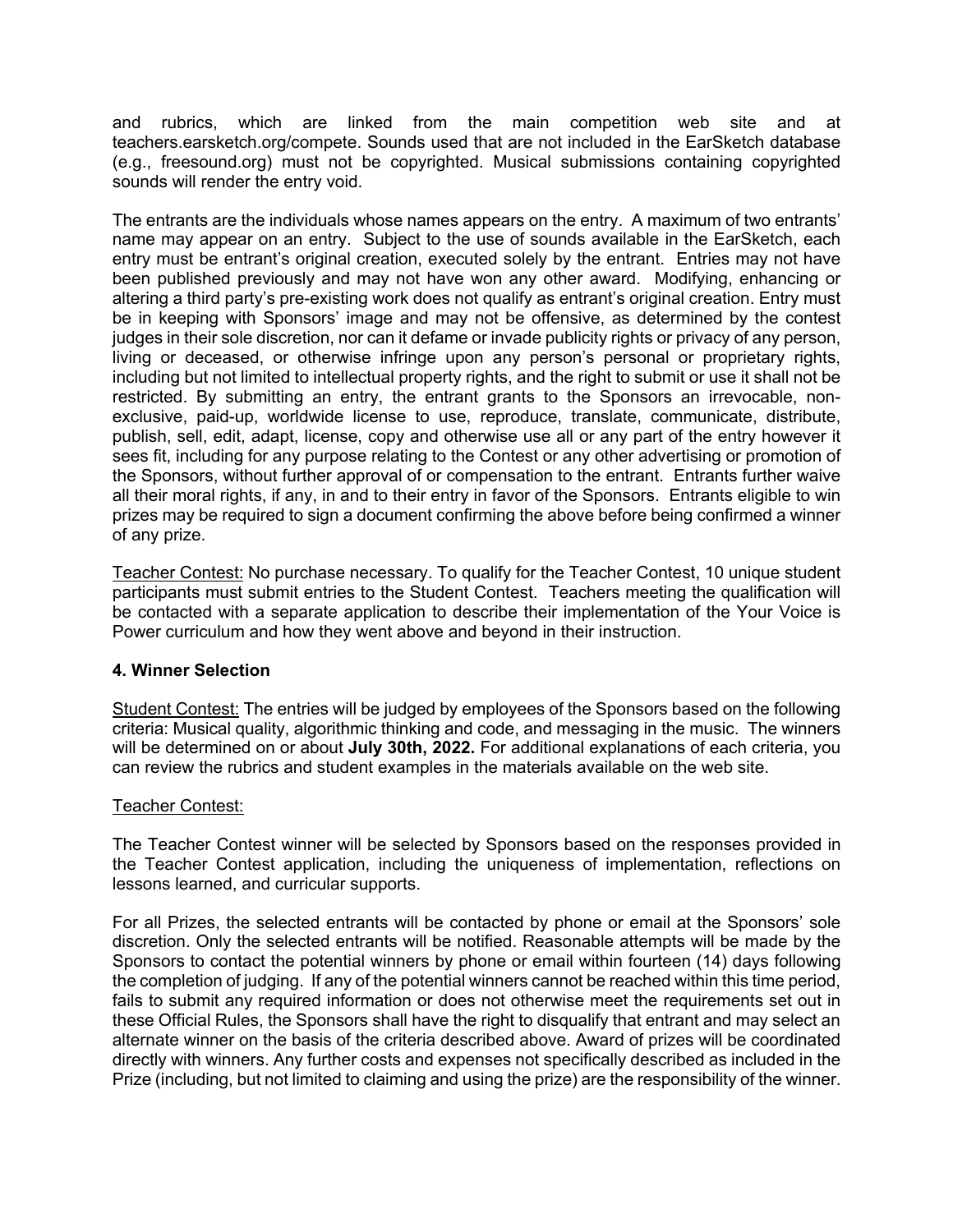### **5. Prizes**

Student Prizes: There are two hundred and seventeen (219) prizes available to be won during the Contest Period, as described below:

|                                                                      | NUMBER OF<br><b>PRIZES AVAILABLE</b> | <b>PRIZE</b>                                                                                                                                                                                                                                                       | <b>APPROXIMATE</b><br><b>RETAIL VALUE OF</b><br><b>EACH PRIZE</b> |
|----------------------------------------------------------------------|--------------------------------------|--------------------------------------------------------------------------------------------------------------------------------------------------------------------------------------------------------------------------------------------------------------------|-------------------------------------------------------------------|
| <b>Student Grand Prize</b>                                           | Five $(5)$                           | \$5,000 USD in cash \$5,000 USD<br>to be put toward the<br>student's<br>university/college<br>tuition or to start a<br>business. The cash<br>prize will be provided<br>as a bank transfer or<br>check to the winner's<br>parent<br>legal<br><b>or</b><br>guardian. |                                                                   |
| Round 1 & 2 Winners<br>(Finalists)                                   | Twenty (20)                          | One (1) \$200 USD<br>Amazon gift card.                                                                                                                                                                                                                             | \$200 USD                                                         |
| <b>Round 1 &amp; 2</b><br>Elementary and<br>Middle School<br>Winners | Four $(4)$                           | One (1) \$500 USD<br>Amazon Gift Card                                                                                                                                                                                                                              | \$500 USD                                                         |
| Round 1 & 2 Semi-<br><b>Finalists</b>                                | Two Hundred (200)                    | One (1) \$25 USD<br>Amazon gift card.                                                                                                                                                                                                                              | \$25 USD                                                          |

### *All standard terms and conditions of Amazon gift cards will apply.*

Teacher Prize: There will be ten (10) Teacher Prizes available to be won, which consists of one (1) \$1,000 USD cash prize, to be provided by check or bank transfer. Teacher will need to confirm with his/her school that the teacher can accept the prize. If, for any reason, the teacher is not able to accept the prize, the Teacher Prize will be forfeited.

Each winner must have or will need to create an Amazon.com account in order to redeem the Amazon.com Gift Card ("GC"). Adult parents or guardians must take this step in the event the winner is under 18 years of age. The GC may only be used for purchases of eligible goods on Amazon.com or certain of its affiliated websites. The GC cannot be redeemed for the purchase of another GC. Except as required by law, the GC cannot be transferred for value or redeemed for cash. To redeem or view a GC balance, visit "Your Account" on Amazon.com. Amazon is not responsible if any GC is lost, stolen, destroyed or used without permission. If the GC is lost or stolen, it will not be replaced. See http://www.amazon.com/gc-legal for complete terms and conditions. The GC is issued by ACI Gift Cards LLC, a Washington corporation. No expiration date or service fees.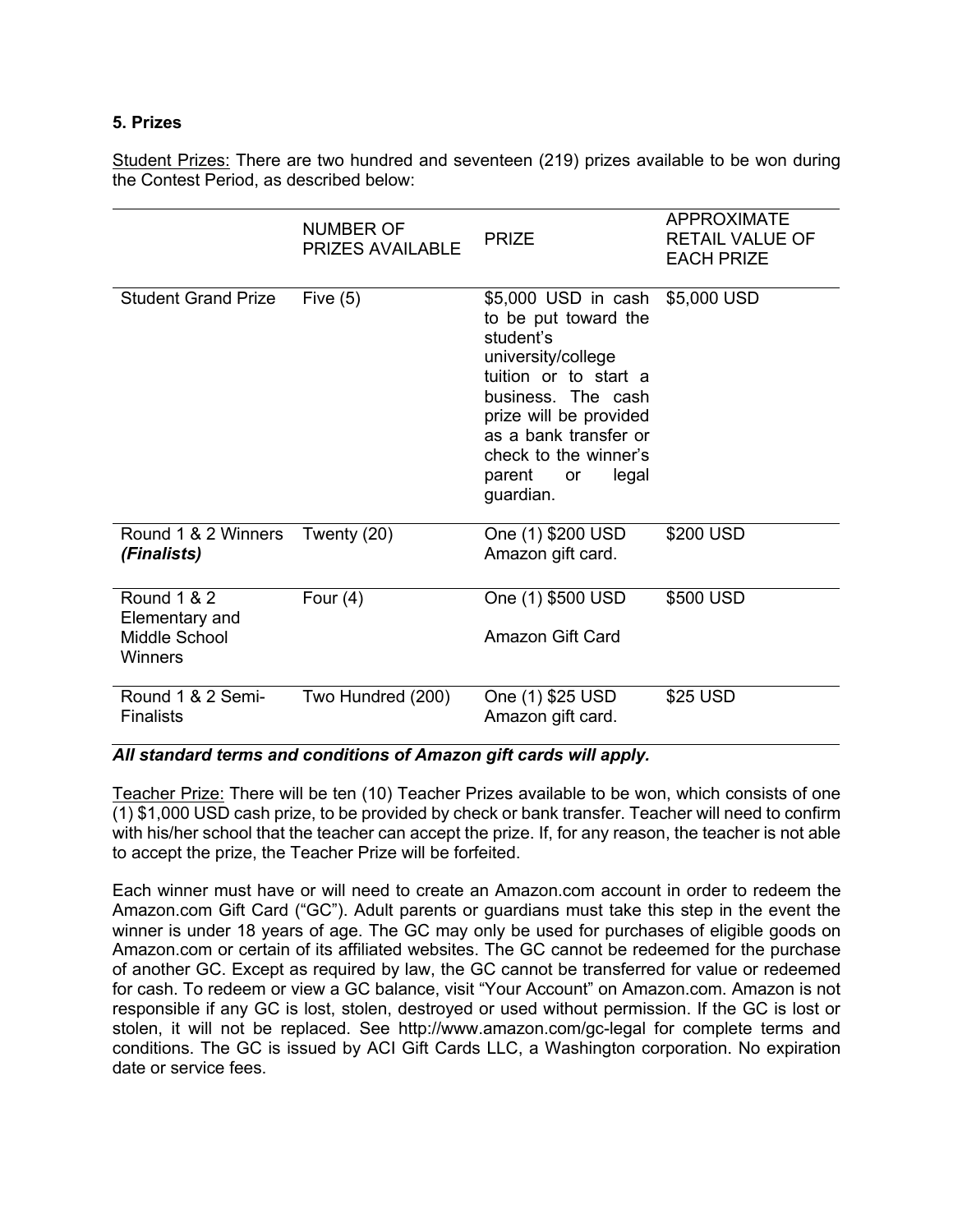#### **6. Release**

All the selected entrants will be required to sign and return a full release and indemnity form, ("Declaration and Release Form") within the time stipulated by the Sponsors, stating that he/she has read and understood these Rules, grants all consents and authorizes the Sponsors to use his/her entry and name in connection with any promotion or publicity at no additional compensation to the selected entrant, beyond the awarding of the Prize. Selected entrants' parents may be required to sign in the case of entrants under the age of majority in their jurisdiction of residence.

## **7. General Conditions**

By entering the Contest, entrants agree to abide by the Rules and agree that the decisions of the Sponsors are final and binding in all matters relating to this Contest. The Prizes must be accepted as awarded and no transfer or substitution of the Prize will be permitted except as expressly provided in these Rules or at the Sponsors' sole discretion. The Sponsors reserve the right to substitute any Prize with a prize of equal or greater value if for any reason the Prize cannot be awarded as contemplated in these Rules. Prizes are not convertible to cash or transferable. Proof of sending an entry will not be deemed proof of receipt.

All entries become the property of the Sponsors. Any attempt to deliberately damage any web site or to undermine the legitimate operation of this Contest may be a violation of criminal and civil laws, and should such an attempt be made, Sponsors reserves the right to seek remedies and damages to the fullest extent permitted by law. Entries are subject to verification and will be declared invalid if they are illegible, mechanically reproduced, mutilated, forged, falsified, altered or tampered with in any way or do not otherwise comply with these Rules.

Released Parties (as defined below) are not responsible for lost, late, incomplete, damaged, inaccurate, stolen, delayed, misdirected, or undelivered entries, comments, submissions, posts, reposts or correspondence, incorrect, changed or non-functioning EarSketch accounts; or for lost, interrupted or unavailable network, server, Internet Service Provider (ISP), website, or other connections, availability or accessibility or miscommunications or failed computer, satellite, printer errors, telephone or cable transmissions, lines, or technical failure or jumbled, scrambled, delayed, or misdirected transmissions or computer errors of any kind whether human, mechanical, electronic, typographical, printing or otherwise relating to or in connection with the Contest, including, without limitation, errors which may occur in connection with the administration of the Contest, the processing of entries, comments, submissions, posts, reposts or in any Contest-related materials. Released Parties are not responsible for injury or damage to participants' or to any other person's mobile device, computer or printer related to or resulting from participating in this Contest or downloading materials from or use of any website. Proof of entry will not be deemed to be proof of receipt. Persons who tamper with or abuse any aspect of the Contest, as solely determined by Sponsors, will be disqualified. Sponsors reserves the right at their sole discretion to cancel, suspend, modify or terminate the Contest at any time and without notice and, at their discretion, select the potential winners from all eligible, non-suspect entries received prior to action taken, including should any portion of the Contest be, in Sponsors' sole opinion, compromised by bugs, virus, worms, non-authorized human intervention or other causes, which, in the sole opinion of Sponsors, corrupt or impair the administration, security or fairness of, or submission of information in connection with, the Contest.

By participating, you agree to release and hold harmless Sponsors, Amazon, and their parents, subsidiaries, affiliates, and advertising and promotion agencies and all of their respective officers,